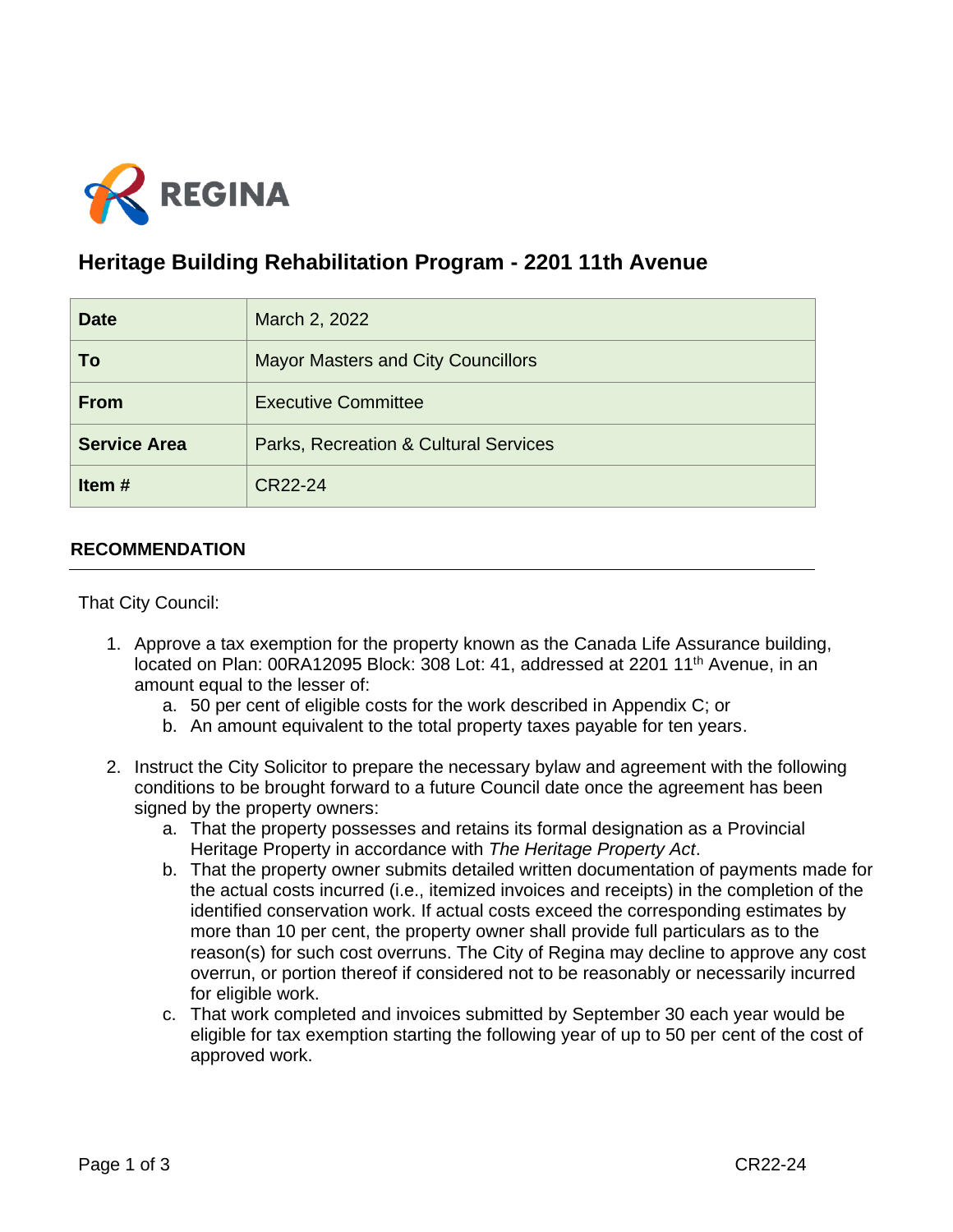- d. That the Executive Director of City Planning & Community Development or designate be authorized under the tax exemption agreement to make all determinations regarding reimbursements of the cost incurred for work done to the property based on the City of Regina's Heritage Building Rehabilitation Program and the Conservation Plan for the property (Appendix D to this report).
- 3. Authorize the City Clerk to execute the agreement on behalf of the City after the bylaw authorizing the agreement has been passed.
- 4. Authorize the Executive Director of City Planning & Community Development or designate to apply to the Government of Saskatchewan on behalf of the property owner for any exemption of the education portion of the property taxes that is \$25,000 or greater in any year during the term of the exemption.

## **HISTORY**

.

At the February 23, 2022 meeting of the Executive Committee, the Committee considered the attached EX22-16 report from the City Planning & Community Development Division.

The following addressed the Committee:

Steve Pinel, representing Nicor Group, Regina, SK.

The Committee adopted a resolution to concur in the recommendation contained in the report after including the revised Appendix C.

Recommendation #5 in the attached report does not require City Council approval.

Respectfully submitted,

EXECUTIVE COMMITTEE

Anber Ackerman

Interim City Clerk

## **ATTACHMENTS** EX22-16 - Heritage Building Rehabilitation Program - 2201 11th Avenue Appendix A - Context Map Appendix B - Location Map Appendix C - Cost